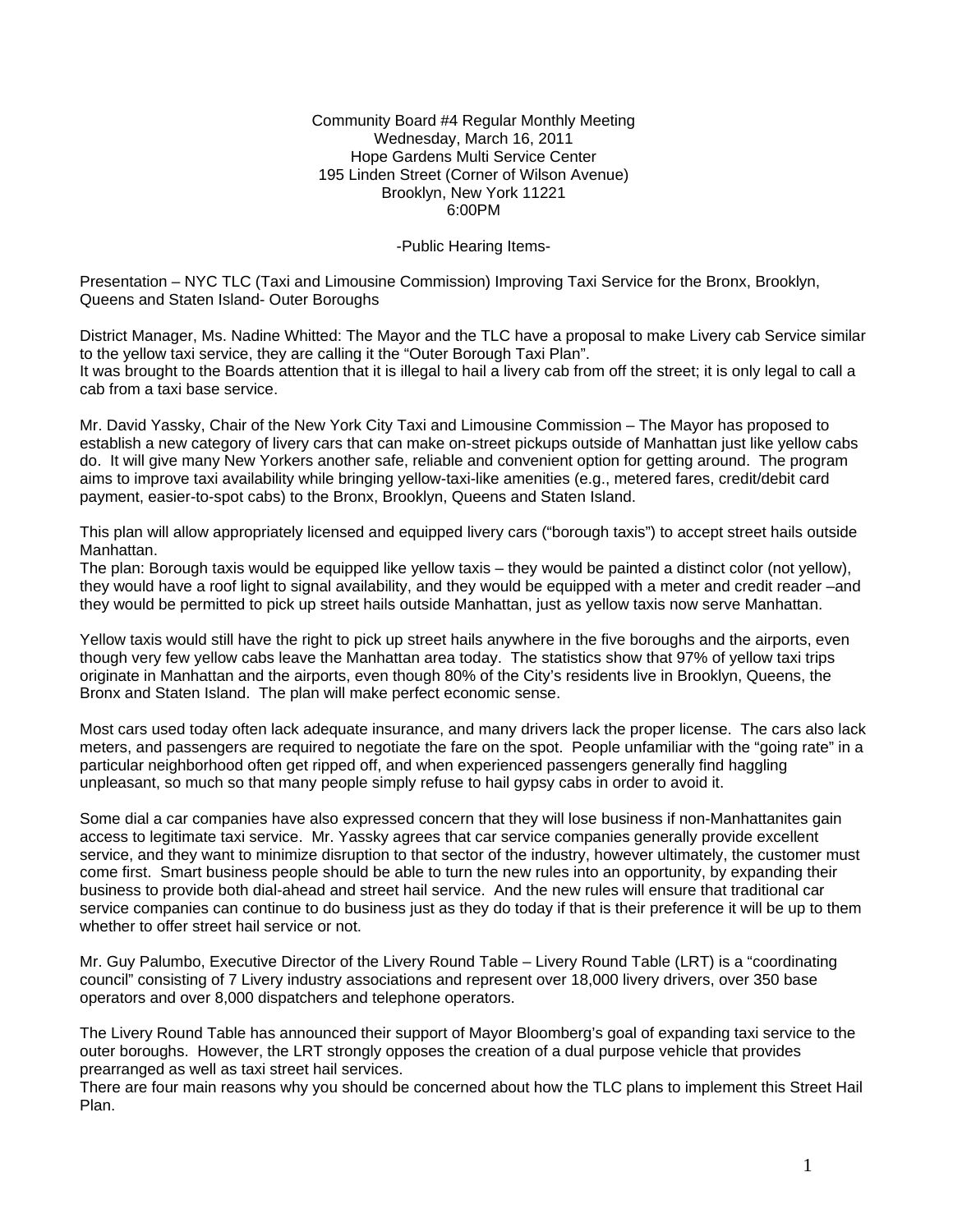- 1. Unfortunately, the creation of a dual use vehicle will create exactly the opposite of the Mayor's goal. By creating dual use vehicles a base that sends a vehicle out on a prearranged assignment will not be assured that the driver will show up as the driver while in route may well take on a street hail ride. Also a street hailer may be refused service if they are not going to a desirable location.
- 2. Next is the matter of how your local base operator will be forced out of business
- 3. There are concerns that currently, outer borough residents are entering illegally operated street hail vehicles. This is a problem that the Mayor is right to seek a remedy to.
- 4. A dual purpose community car seriously complicates enforcement. Even the best funded and most sophisticated enforcement scheme would find it impossible to distinguish between legal and illegal behavior of vehicles that are allowed to engage in both prearranged as will as street hail pickups.

This enforcement nightmare defeats the Mayor's stated goal of ensuring consistent pricing as drivers will be in position to simply turn off the meter and illegally "negotiate" a price with the customer.

The Livery Round Table's solution is to have a separate system and no "dual use":

- By creating separate systems, the TLC will be allowing both the prearranged and the street hail segments to focus on their specific areas of expertise.
- For the riding public, there will be a reliable prearranged service while gaining a legitimate street hail option in the outer boroughs. For the base owners, they will be assured that the customer receives uninterrupted service.
- Lastly the regulatory framework on Livery vehicles will remain intact. This includes the Livery Driver Benefit Fund which offers workers compensation to affiliated drivers.

Keeping the two systems separate in the outer boroughs, coupled with increased enforcement of the rules and a crake down on unlicensed and illegal cars that prowl the City's streets, will increase passenger safety and ensure that the riding public is not overcharges.

Borough Taxis: Let the City Know What You Think! Take their passenger survey: [www.nyc.gov/taxi](http://www.nyc.gov/taxi)

The Chairperson asked the District Manager, Ms. Nadine Whitted call the first roll. **Roll Call:** 25 members present constituting a quorum.

The Chairperson asked for the acceptance of the agenda with any necessary corrections. The agenda was accepted by Ms. Mary McClellan and seconded by Ms. Gladys Puglla-Jimenez. All members present were in favor.

The Chairperson asked for the acceptance of the previous month's minutes with any necessary corrections. The previous month's minutes was accepted by Ms. Martha Brown and seconded by Ms. Lola Robinson. All members present were in favor.

#### **Chairperson's Report:**

The Chairperson, Ms. Dent welcomed all to the March 16, 2011 meeting of Community Board #4. The Chairperson thanked everyone for attending the meeting this evening.

The Chairperson then asked that the Elected Officials and/or their representatives to introduce themselves and to give out their respective addresses and telephone numbers.

- 1) Laurie Wheelock Assemblyman Vito Lopez, 434 South  $5<sup>th</sup>$  Street, 718-963-7029
- 2) Roy Sawyer & Manuel Burgos Assemblyman Darryl Towns, 840 Jamaica Avenue, 718-235-5627

 The Assemblyman's start date as Commissioner has been postpone the expected date is April 4, 2011 to coincide with the budget

- 3) Karen Cherry Congressman Ed Towns, 104-08 Flatlands Avenue Office, 718-272-1175 cell # 718-309- 9755
- 4) Evelyn Cruz Congresswoman Nydia M. Velázquez, 266 Broadway, Brooklyn, NY, 718-599-3658
- 5) Johnny Joyner Senator Martin Malave Dilan, 17<sup>th</sup> Senatorial District, 786 Knickerbocker Avenue,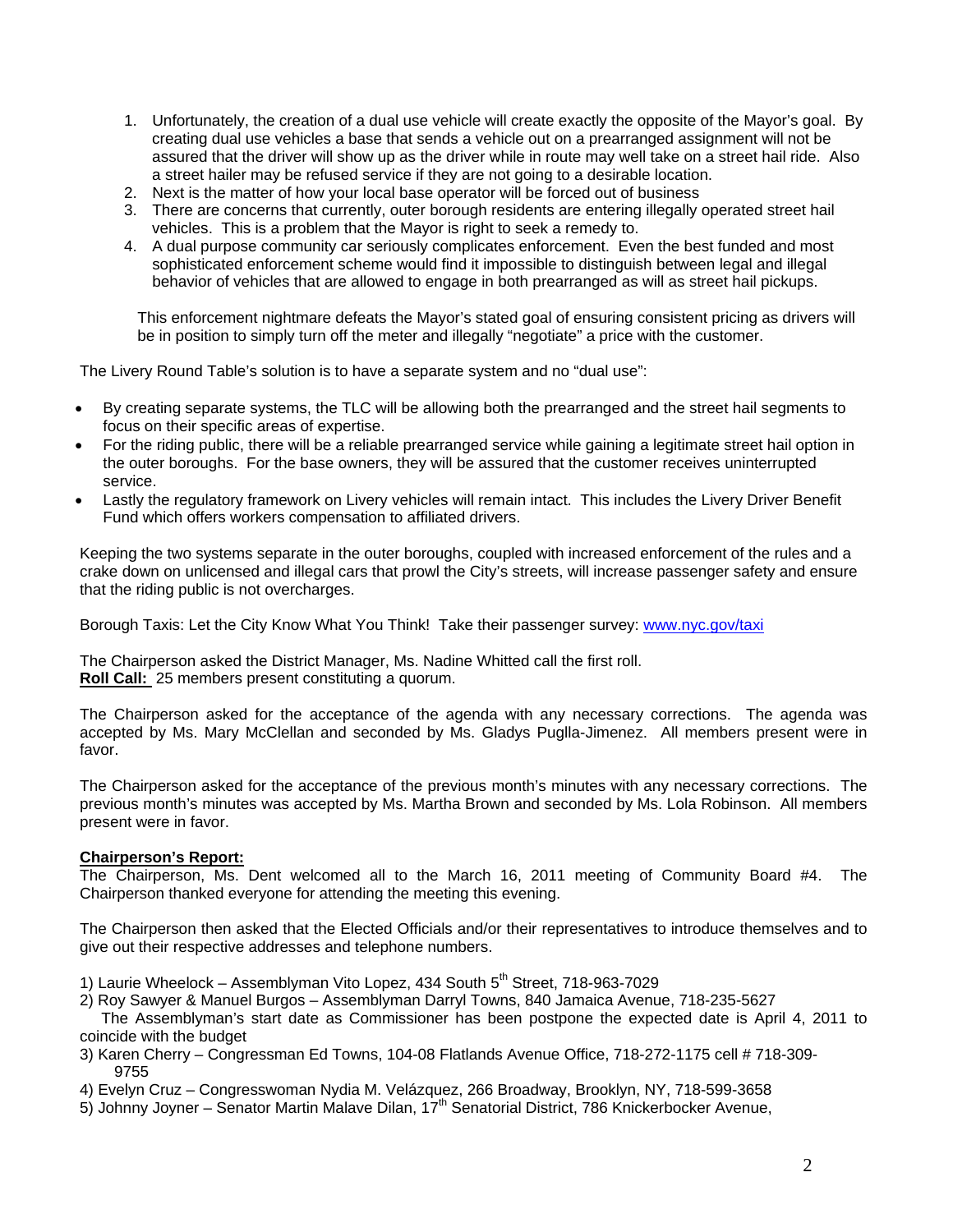718-573-1726

- 6) Bennett Baruch Councilmember Diana Reyna, 34<sup>th</sup> Council District, 217 Havemeyer Street, 2<sup>nd</sup> Floor 718-963-3141
- 7) Samuel Pierre Office of the Mayor (CAU), 253 Broadway, New York, NY, 212-788-7446

Representatives from City, State or Federal Agencies:

1) Evelyn Ortiz – NYC Department of Health Brooklyn District Public Health Office, 485 Throop Avenue, 646-253- 5636

2) Ellen Giwa & Jose Polanco - Board of Elections City of New York

Representatives from Community Based Organizations:

- 1) Eleni Bourinaris CAMBA, 885 Flatbush Avenue, 2<sup>nd</sup> Fl., 718-287-0010 ext. 4024
- 2) Wanice James Flushing Family Residents, 1126 Flushing Avenue, 718-326-5150

In accordance to the Community Board 4's By-law: Article V–Section B, an Ad-hoc Nomination Committee must be established. Members of the Committee will elect their own Committee Chairperson. The Ad-Hoc Nomination Committee will be charged with compiling a slate of members who are eligible to run for executive office potion for the term 2011-2012.

At the April 2011 Community Board Meeting the Ad-Hoc Nomination Committee will present to the Board a complete slate of nominees who are eligible and willing to run for Executive Office.

The five (5) Community Board #4 members that volunteered for the Ad-Hoc Nomination Committee are: Barbara Smith, Elvena Davis, Mary McClellan, Raul Rubio and Victoria Fernandez

Ms. Dent announced that the Honorable NYS Assembly Member Darryl C. Towns has been appointed as the new Commissioner/CEO of the State of New York – Homes and Community Renewal. This State agency combines eight entities including DHCR (Division of Housing and Community Renewal), SONYMA (State of NY Mortgage Agency), and six other agencies. The NYS HCR has a significant investment in Community District #4; all nonprofit developers benefit greatly from HRC programs. The Board is looking forward in learning more about this agency and how we as a community can reap future benefits.

Congratulation went to Mr. Jason Andrew one of the Community Board's own board member who hosted an Art Opening in his home/gallery which was featured on Channel 12 news.

Early Childhood Service Cuts by the Mayor's Proposed Budget is the greatest since the 1970's; more that 16,000 children will lose child care. Mayor Bloomberg's plan to cut subsides in the coming year is a devastating blow to children and working families. It is a dramatic reversal of the Mayor's promise to expand early learning opportunities for the city children and a retreat from his public statements in support of the city's working families.

On March 1<sup>st</sup> the Chairperson attended the Brooklyn Borough Meeting hosted by Borough President Markowitz. This Borough wide meeting assembles Board Chairpersons and NYC Council Members to discuss and vote on items that impact and will have an affect upon the borough of Brooklyn.

On March 4<sup>th</sup> Borough President Markowitz and the Council of Senior Centers and Services, NYS Senators and Assembly Members, Senior Center Directors and Senior Center Advisory Boards hosted an emergency meeting to discuss Governor Cuomo's proposed cuts to Title 20 programs.

Local programs listed for cuts include: Diana Jones Senior Center and our very own Hope Gardens Senior Center who have been very nice for many years to host the Community Board meetings. According to very reliable sources these cuts may not happen. These senior citizen centers are very important to the seniors in the community. The seniors need places to go so that they can socialize with others, have hot meals and just enjoy themselves.

The Restoration and Relocation of the Abraham Lincoln Monument located in Grand Army Plaza, at Flatbush Avenue and Eastern parkway was discussed. The project involves uninstalling 1, restoration and the relocation of the Lincoln Memorial. The Lincoln Memorial was original located in Grand Army Plaza and was relocated to the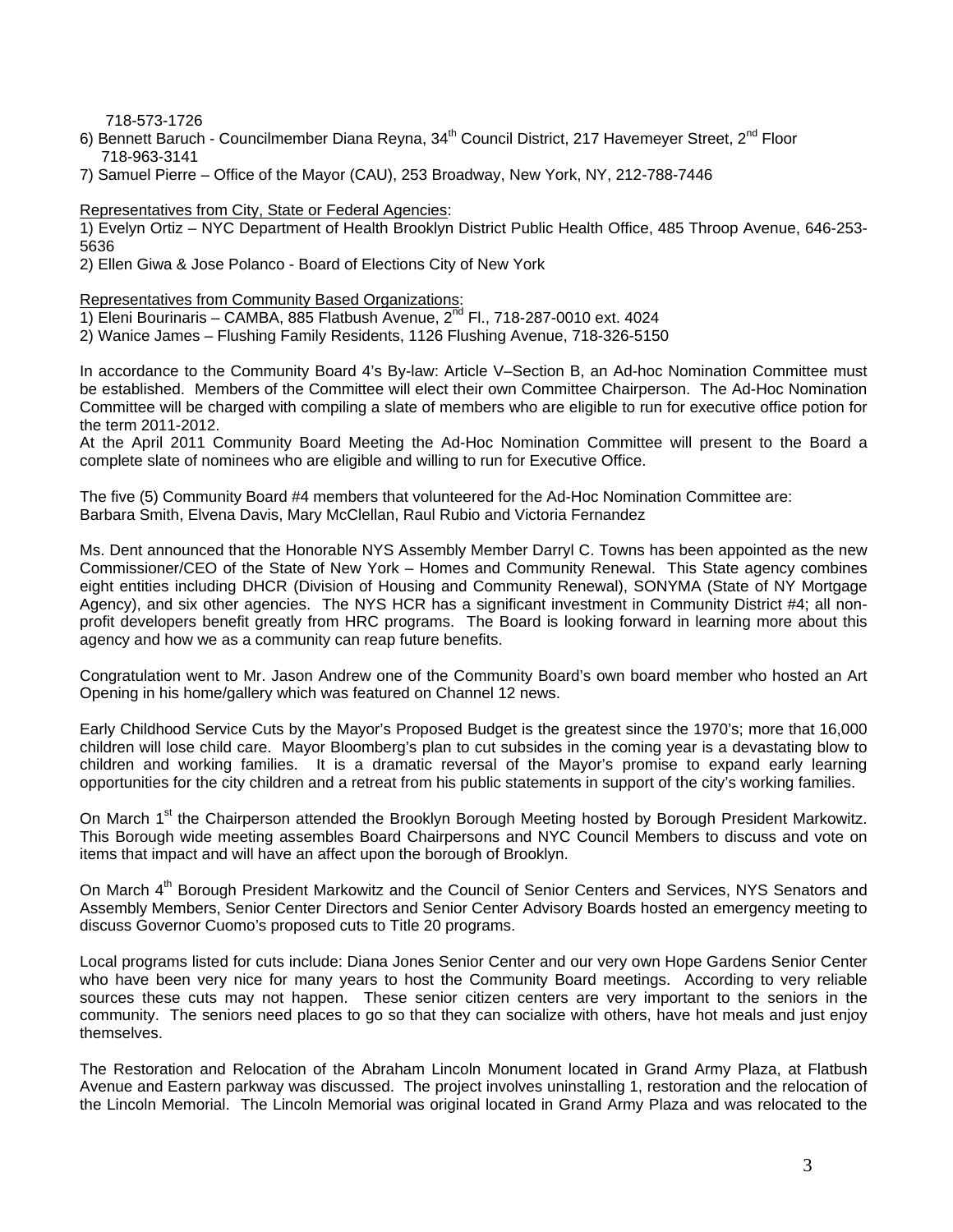concert grove which was not satisfactory as it was breaking the views that the original architects had intended. The cost of this project is approximately \$300,000.

New York Lawyers for Public Interest (NYLPI) addressed the board and noted that their community lawyers has been advocating on behalf of New Yorkers for over 30 years focusing on school location decisions and the environmental impacts on children. They have pro bono clearinghouses where community organizations and nonprofits are connected to private firms and lawyers to get free legal services. It was also noted that NYLPI has staff that advocates on behalf of individuals with disabilities. NYLPI is available to make presentations to Community Boards.

NYLPI Health Justice Program – which focuses on a variety of issues such as Medicaid cuts and the impact on communities of color (especially in Brooklyn), will be releasing a health rights manual and will provide training to community groups and patients with a particular emphasis on language barriers in health care settings specifically, barriers in pharmacies. NYLPI is partnering with Make the Road NY to advocate for changes in the law governing the way prescription directions are written.

For more information call Nadine Whitted the District Manager of Community Board #4 at 718-628-8400.

Summer Youth Employment – Again this year the program is being threatened, the Board must begin a letter writing campaign to the elected state officials asking them to make sure that the summer jobs for the youth are saved and state the importance of the program to our community.

These summer programs help the children to learn skills that are need for their future and they also help them to do better in life.

#### **District Managers Report:**

The District Manager attended several meetings throughout the month. The community is invited to attend any of the meetings. For more information on meeting schedules please look at the Community Board's website at [www.nyc.gov/brooklyncb4](http://www.nyc.gov/brooklyncb4) or call the Community Board's office at 718-628-8400.

February 28, 2011 – Parks and Recreation Committee Meeting

As a result of this meeting the committee was told that a Youth Soccer League called Real Guadalupe Corp. is requesting a permit for playing time at the park ball field on Putnam Avenue.

March 2, 2011 – Executive Board Meeting

March 3, 2011 – Environmental Protection/Transportation Committee Meeting

Taxi & Limousine Commission, "Take our Passenger Survey": The City wants to hear from residents about their experiences with taxis and car services, and they have developed a brief online survey where your voice can be heard. Follow the link to let them know what you think. [www.nyc.gov/taxi](http://www.nyc.gov/taxi)

March 8, 2011 – Brooklyn Borough Service Cabinet Meeting – Hosted by Borough President Markowitz City Agencies and others assembled to discussed and enlighten District Managers in Brooklyn about new changes in programs and services which will affect the public.

HPD reported on their "Proactive Preservation Initiative" program. This is a program where owners of multiple units are targeted for repairs and enforcement.

New Proactive Enforcement Bureau will identify distressed multifamily buildings before conditions worsen instead of waiting for tenants to complain.

The new Proactive Preservation Initiative represents a major shift in the way the City identifies distressed buildings. In the past the Department of Housing Preservation and Development (HPD) has primarily learned of and reacted to problematic conditions in apartments through individual tenant complaints. Based on information received from the tenant HPD would then determine the appropriate course of action, which might include working with the building owner and providing rehabilitation plan. Currently they are stepping up code enforcement actions against irresponsible or absentee owners.

Although there may exist many property owners who have not maintained their properties thus tenants and the general neighborhood suffers there are serious concerns about this new program as it relates to senior citizens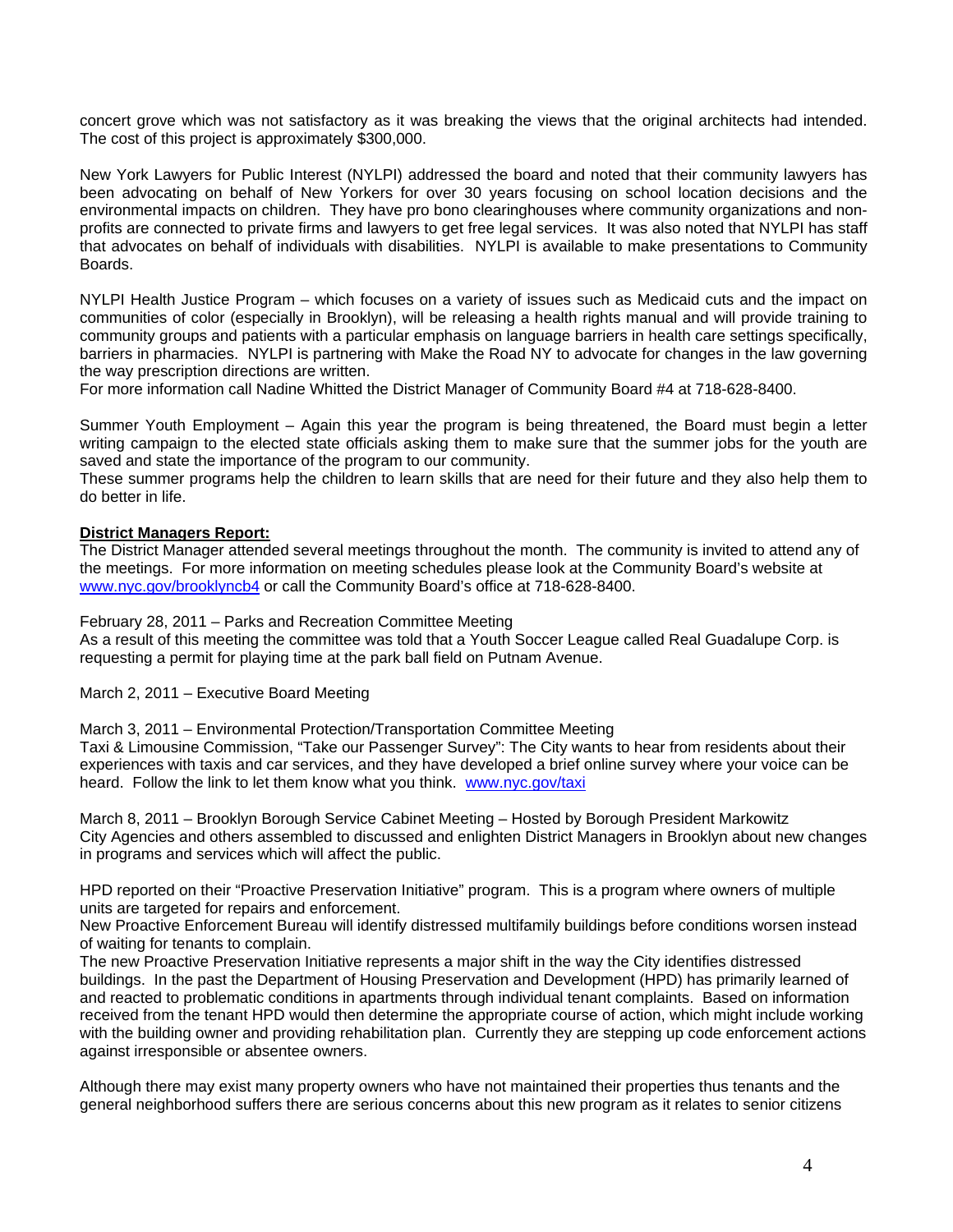and owners on fixed income. This program seems reminiscent of other HPD programs where property owners were targeted through selective enforcement. In the 70's this sort of action caused many property owners to lose their property.

The District Manager would like to get a list of buildings that are being targeted by the Department of Housing Preservation and Development's Proactive Preservation Initiative Program. The District Manager will do her best in working along with HPD to make sure that the home owners are notified.

Borough Commissioner Kevin Jefferies from the Department of Parks and Recreation announced a new initiative called "Clean and Green Brooklyn Anti Litter Campaign" for parks. This initiative involves community groups assisting with the anti littering effort. Organizations and friend groups will be identified and must volunteer by giving out bags to people in the parks to place their litter in. Volunteers are asked to donate their time throughout the spring and summer months.

The District Manger chose Irving Square Park to volunteer at and she asked for the names of those who would like to volunteer along with her:

- Raul Rubio
- Austen Martinez
- Gladys Puglla-Jimenez

A couple of days out of the month Ms. Whitted and those who volunteered with her will go to Irving Square Park and give out bags to those in the park so that they can throw their garbage in the bags instead of littering in the park.

For those who would also like to volunteer please call the Community Board office at 718-628-8400.

A special meeting was called involving the Community Board, the Department of Parks & Recreation and Mr. Miguel Medina who operates the Andres Gomez Soccer League. Mr. Medina stated that he has been operating this league from the Bushwick Ball Field for the past 10 years. Mr. Medina has both an adult league and a youth league. The youth league play from 9am to 2pm and the adult league play from 2pm to 8pm.

Mr. Medina was invited to the meeting because of the ongoing behavior problems that the community has had with his league. The behavior problems consist of public urinating, lewd behavior, public drinking and frequent 911 calls.

Mr. Medina's league was given the permit by the Parks and Recreation Dept. however he was told that if any additional complaints occur due to inappropriate behavior his permit will be revoked. Mr. Medina was told that he will be held responsible for what occurs at the park and the park must be left clean after he leaves.

Community Board #4, 83<sup>rd</sup> New York City Police Department and the Department of Parks and Recreation will be working extremely close to make sure that the everyone has a safe and enjoyable spring and summer season.

- DPR is being asked to limit the number of permits issued in the parks on any given day, perhaps one in the morning and one in the afternoon
- NYPD and Community Board #4 are to review permits prior to Department of Parks and Recreation issuance
- Community Board #4 should be the applicant on the Baseball Parade permits for the next year
- The new Dept. of Parks and Recreation Manager Emilio Llopiz

March 10, 2011 – Attended the Civic and Religious Committee

The Community Board Parade and barbeque festivities will be hosted at the Iglesia Methodista Unida Nueva Jersualen (The New Jerusalem United Methodist Church) located at 484 Knickerbocker Avenue

March 14, 2011 – Attended the Arts and Cultural Committee Meeting

March 15, 2011 – Attended the  $83<sup>rd</sup>$  Precinct Community Council Meeting

Honorable Charles J. Hynes, and other elected officials including the Honorable Julie Dent, Chairperson of Community Board #4 presented citations and plaques to five (5) NYPD Officers from the 83<sup>rd</sup> Precinct who responded to the fire at 269 Bleecker Street and was on the scene prior to the FDNY. Heroically, these men/police officers went into firefighter/EMT roles and saved lives. They are: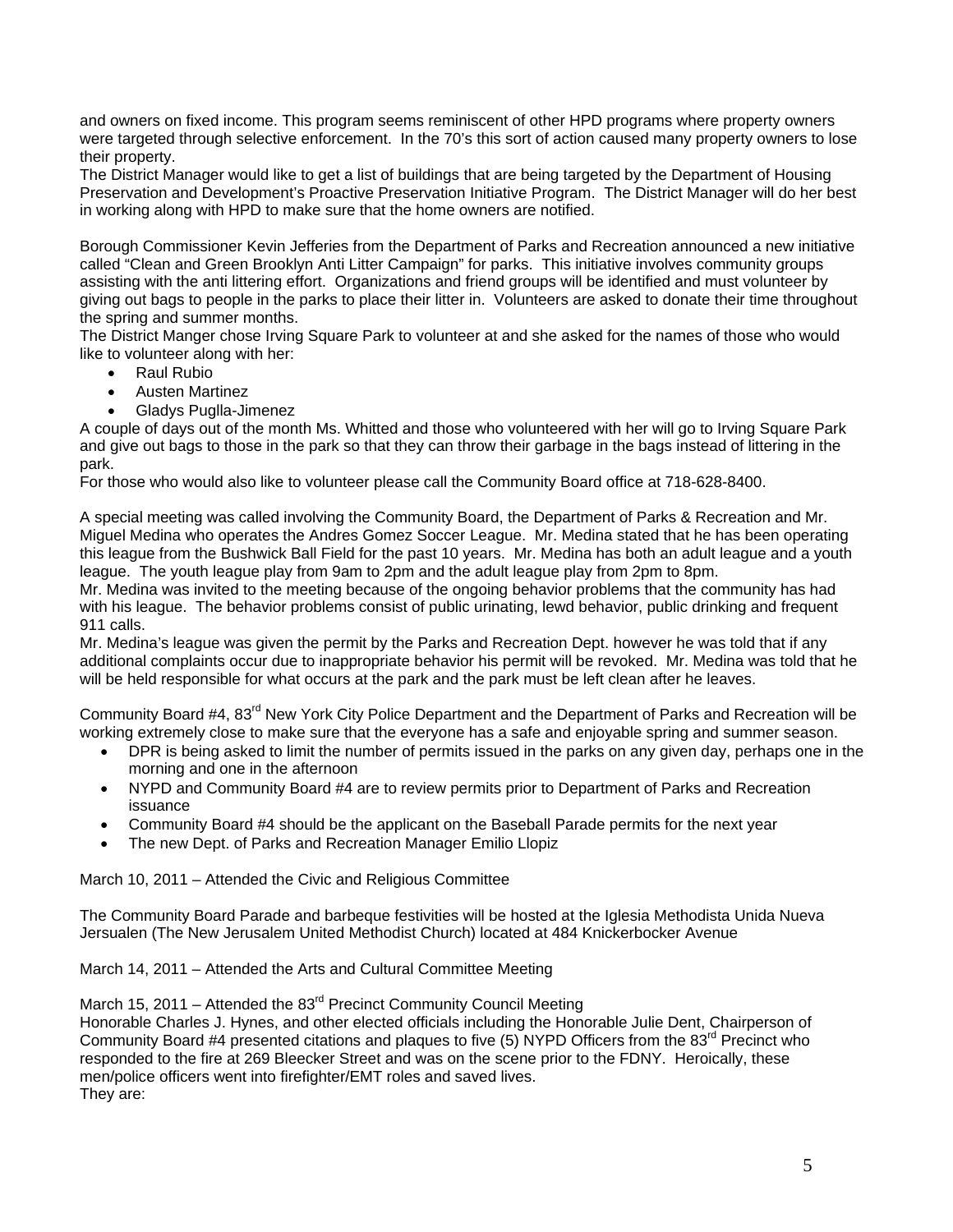- Sgt. John Flynn
- PO Thomas Regnier
- PO Scot Pedrick
- PO McCharles Bouzy
- PO Kenneth Dwyer

The families of those affected and the community will be forever ingratiated to them.

### Other Issues

The SCO Family Services: The proposed cuts will impact families living in the shelter system by eliminating the Advantage Program which provides a subsidy for rent payments for residents moving out of the shelter. SCO states that without the program the city will experience a huge increase in the shelter population thus forced to build and operate new shelters. Ending the Advantage program will cost taxpayers \$80 million more in shelter and related programs. To fund this new cost, cuts will have to be made to other programs that now serve low income New Yorkers. Currently, 15,000 Advantage recipients live in buildings that are currently in the 1<sup>st</sup> & 2<sup>nd</sup> year of receiving the subsidy. Cutting this program places these families at risk of eviction. Our state officials need to hear from all, not just shelter advocates, but from the entire community.

The Department of Environmental Protection has launched a new program to save Homeowner's money with proactive water leak notification, the program that detects unknown leaks by monitoring spikes in usage: this program due to the installation of wireless digital water meters citywide. During the initial trail of the program which began in December, approximately 1,300 alerts were made thus saving New Yorkers an estimation of several hundred thousand dollars. Eligible customers are owners of one, two or three family homes. Homeowners interested in receiving notification of potential leaks can sign up for email alerts at [www.nyc.gov.](http://www.nyc.gov/) Homeowners who do not sign up for email alerts are contacted directly by phone or by mail.

CECM, The Street Activity Permit Office has placed further restrictions on Block Party Request:

- 1. Block Parties can only have a time frame of nine (9) hours ending no later than 8:00PM. For example: If your block party ends at 8:00PM it can start no earlier than 11:00AM
- 2. If your block is having a vendor(s) selling anything such as food, the event will now be considered to be a "One Day Street Festival" and the time frame for such is 8:00AM to 4:00PM

NYC Department of Education CEC District 32 will host a special meeting with special guest speaker the new Chancellor, Ms. Cathleen Black on Thursday, April 7, 2011. (See announcements for more information)

NYC Board of Election has positions available for Poll Workers: Become an Election Day Inspector or Interpreter For more information and apply visit the Board of Elections website at [www.vote.nyc.ny.us](http://www.vote.nyc.ny.us/) to download an application, or call 866-VOTE-NYC (866-868-3692)

Gardens for the City A program of New York Restoration Project – Create a garden, plant trees, grow vegetables, build raised beds, nurture young gardeners and transform an underused space.

The Program: New York Restoration project (NYRP) can provide resources to new greening projects in New York City. Are you looking to revitalize a space in your neighborhood? NYRP will provide building materials and expects in the field of construction, horticulture, forestry, environmental education, and community organizing to transform or enhance an open area into a garden or green space. Applications are due by March 31, 2011.

Ms. Julie Dent acknowledge Linda Tigani from the Municipal Art Society and her student assistant Daniel Bowen for volunteering their services to the Community Board meeting.

# **Committee Reports**

Arts and Culture Committee (ACC), Ms. Laura Braslow – Chairperson: Meeting Held Monday, March 14, 2011 at 6PM, 315 Wyckoff Avenue

Attending Meeting: Laura Braslow, Committee Member Barbara Smith, District Manager Nadine Whitted. 83<sup>rd</sup> Precinct PO Damarys Franco, Erin Decoteaux and Martin Diegelman Items Discussed: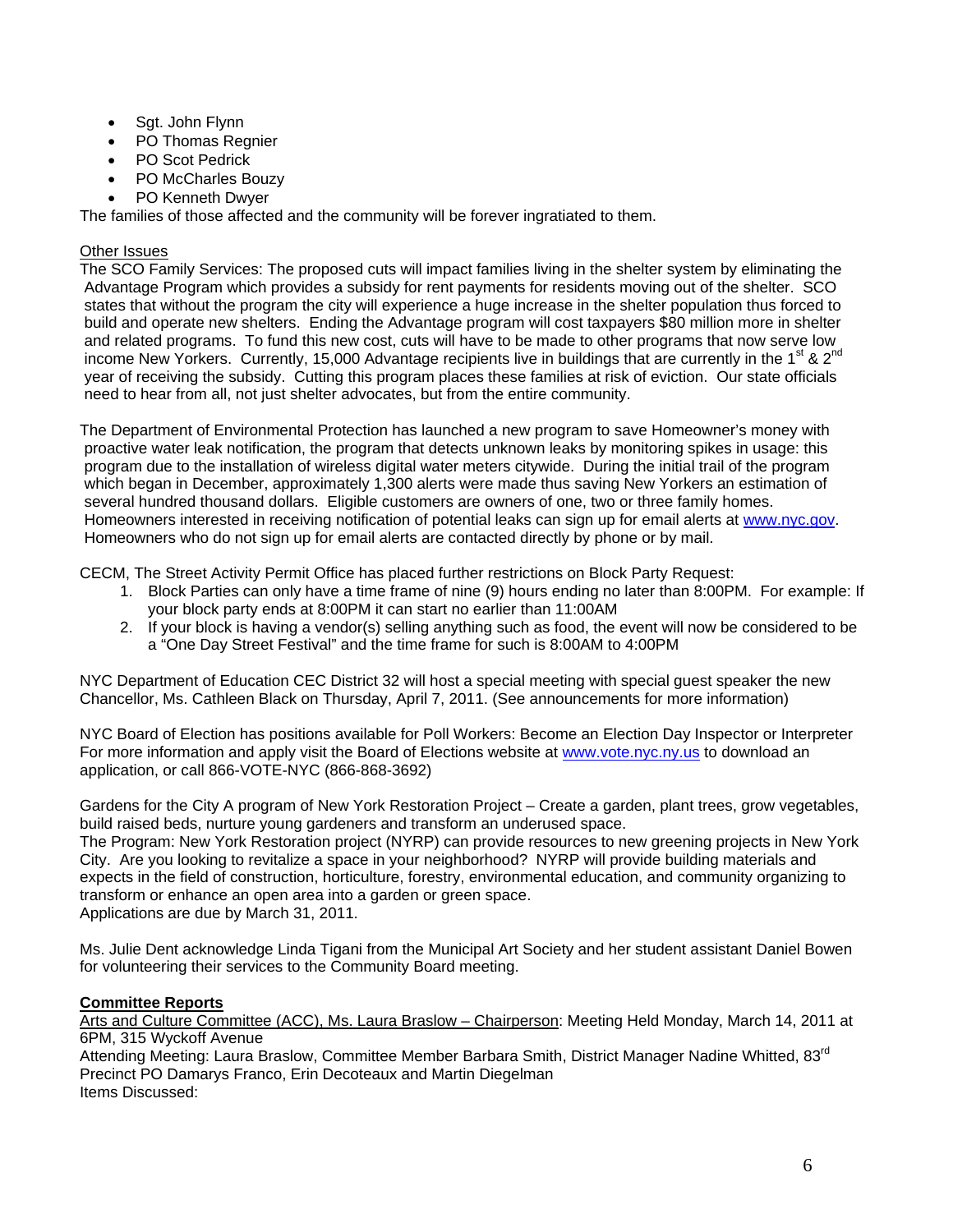- 1) The 83<sup>rd</sup> Pct. asked to be invited to the meeting to specifically to discuss rules and regulations which apply to Nightlife Establishment which must be adhered to by rental halls, art galleries and other venues.
	- Owners/Manager of Rental halls, Art Galleries or any kind of Nightlife Establishments
	- 1. In regards, to all special events organizer should notify  $83<sup>rd</sup>$  Pct. Community Affairs Officers
	- 2. Any event that will have beer or wine, organizer must apply for a one day SLA permit. A copy of the permit should be forwarded to the Community Affairs Office \*\*\*Note: No hard liquor may be at the premise\*\*\*
	- 3. Any use of the rear yard or outside space should be used until 10:00PM
	- 4. Any news worthy event, 72 hours notice should be given when possible
	- 5. Any event that has 75 people or more must include an organizer, and a licensed security guard should be at the premise.

Any questions or concerns regarding this matter should be directed to the 83<sup>rd</sup> Precinct Community Affairs Office at 718-574-1697 or email [damarys.franco@nypd.org](mailto:damarys.franco@nypd.org) or [dennis.diaz@nypd.org](mailto:dennis.diaz@nypd.org) 

2) Martin Diegelman – Local Photographer presented to committee a visual arts project based on Luminaries from the  $16<sup>th</sup>$  Century where lanterns are used to illuminate an area. Instead of the real lanterns, paper lanterns made from white lunch bags with LED type candles will be used for illumination. His proposal utilizes Jefferson Street from Wyckoff Avenue to Irving Avenue from the hours of 6pm to 10pm. The intention of showcasing the art of the people of Bushwick and possibly elsewhere using luminaries as an inspiration. The plan is to encourage artist to create pieces with a special emphasis on illumination while bring the people of community and outer boroughs to a block in Bushwick that showcases these creations

The committee suggests the following:

Due to new regulations concerning the Street Activity Permits –

- An new event such as this would not get a permit due to the moratorium on new special events
- This event will not be able to receive a permit to close the street until 10:00PM. Therefore, the possibility of hosting in at a park was suggested
- It was also suggested to Mr. Diegelman to apply for an NYC Department of Parks and Recreation Special Permit
- The event planner was asked to consider the adjust and to present a new proposal

The ACC Committee will also look into putting a proposal together for a call to artist for a 911 memorial statue for the 10 year anniversary of 911.

Civic and Religious Committee (CRC), Ms. Elvena Davis – Chairperson: Meeting Held Thursday, March 10, 2011 at 315 Wyckoff Avenue, 6:00PM

Members Present: Elvena Davis, Avellar Hansely, Cyril Joseph and Miriam Lamboy Items Discussed:

- 1) 2011 Brooklyn-Queens Day Parade
- 2) Brooklyn-Queens Day will be celebrated on Thursday, June 9, 2011
- 3) Recommended Themes for parade
- 4) Route:
	- Beginning at I.S. 383 located at Greene and Knickerbocker Avenues
	- Greene Avenue to Irving
	- Irving Avenue to Putnam Avenue
	- Putnam Avenue to Bushwick Avenue
	- Bushwick Avenue to Menahan Street
	- Menahan Street to Knickerbocker Avenue
- 5) Grand Marshall
- 6) Next meeting will be held at the church on March 31, 2011 at 6:00PM

The CRC would like the board to recommend the theme for the parade. (See recommendations)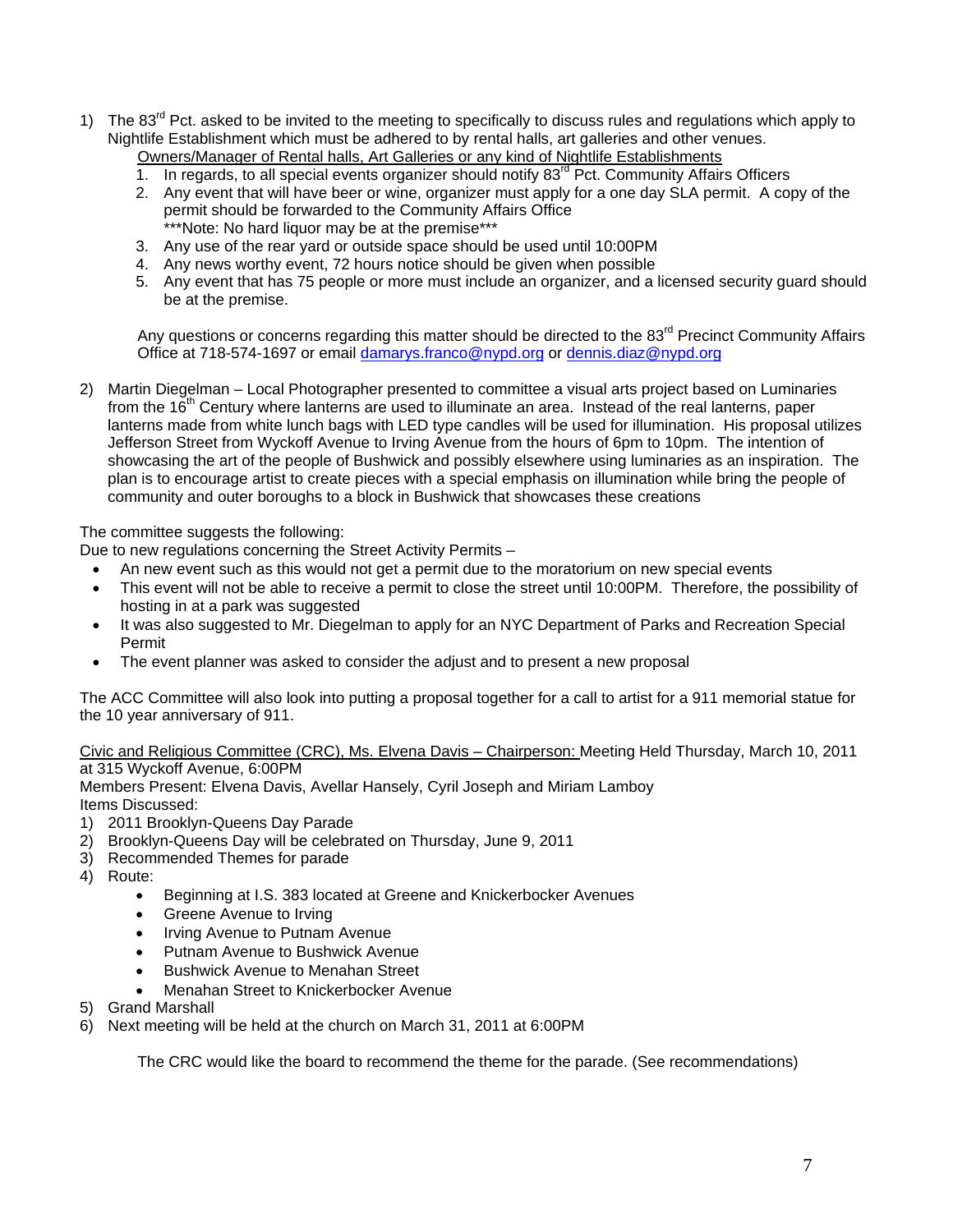Environmental/Protection/Transportation Committee (EPT), Mr. Eliseo Ruiz – Chairperson: Meeting Held

Thursday, March 3, 2011 at 315 Wyckoff Avenue, 12:00Noon Member Present: Elseio Ruiz Items Discussed: NYC – TLC's Five Borough Taxi Plan

Mr. Ruiz asked that everyone take the Passenger Survey by logging on to the Taxi & Limousine Commission website at [www.nyc.gov/taxi](http://www.nyc.gov/taxi) and give them your opinion about their experiences with taxis and car services.

Parks & Recreation Committee (PRC), Mr. Austen Martinez – Chairperson: Meeting Held Monday, February 28, 2011

Members Present: Iluminda Belardo, Robert Camacho, Carlos Feliciano, and Eliseo Ruiz Others Present: Nadine Whitted, Willie Morales, Edwin Vargas, Robert Colon, Eva Dejesus and Jaime Vargas Mr. Edwin Vargas, the Director of Public Services Brooklyn – City of NY Parks & Recreation: Purpose of the meeting was to state the rules and regulations for this year.

The next meeting will be held on March 28, 2011 at 6:05pm

Public Safety Committee (PSC), Ms. Barbara Smith – Chairperson: Meeting Held Tuesday, March 8, 2011 at the 83<sup>rd</sup> Pct. Located at 480 Knickerbocker Avenue at 4:30PM

Members Present: Barbara Smith, Mary McClellan, Linda McKinley, Lola Robinson, Elvena Davis, Avellar Hansley, Victoria Fernandez and Rev. Grace Aytes

Others Attending: Nadine Whitted, D.I. Capasso, PO Franco, E. Vargas, Miguel Medina, I. Rodriquez, J. Almonte, A. Batisa, W. Olds, D. barrios, J. Mohamed and S. Palauguachi

The Public Safety Committee hosted two meetings regarding:

1) Soccer League operating at the Bushwick Ball Field located in Putnam Avenue

Meeting was held to discuss the complaints and problems associated with the organized Soccer league (Andres Gomez Soccer League). The Chief of Special Events at the Department of Parks and Recreation was not aware of the complaints thereby causing him to issue a permit to the league for this season. The permit will be valid from Sunday, march 13, 2011 through Sunday, August 28, 2011.

It was indicated at the meeting that if one additional complaint is received the permit will be revoked.

PO Franco stated that complaints from last year were regarding urinating, drinking, noise, etc.

The league will also have to purchase a port-a-potty and once in place on the NYC Dept. of Parks property anyone can request to use it. Also after the games are played it will be the responsibility of the league to clean-up and leave the park in an orderly fashion.

Stephen Capasso - Commanding Officer 83<sup>rd</sup> Pct. asked the Dept. of Parks and Recreation to limit the number of permits issued for events in local parks and also to notify the local precinct and Community Board #4 when groups apply. He noted that if needed a letter could be sent to document this request. Mr. Vargas stated that he will take the information back to the Borough Commissioner.

2) NYS Liquor License Requests

There were several Liquor Authority request approvals and some denials

### **Recommendations:**

- 1) CRC- The board selected "Bushwick Celebrating our Neighborhood's Diversity" as the theme for this years parade
- 2) PSC 6 local establishments were approved for a liquor license. Motion to approval was moved by Ms. E. Davis and second by Ms. M. Brown, all board members present were in agreement.

# **Announcements:**

Johnny Joyner, Representing Senator Martin Malave Dilan Office – Join Community Education Council District 32 for a Town Hall Meeting on Thursday April 7, 2011 at 6:00pm. Location: P.S. 274's Auditorium, 800 Bushwick Avenue, Brooklyn, NY 11221 (Between Dekalb Avenue & Kosciusko Street)

Special Guest Speaker: Chancellor Cathleen Black

- Student Achievement
- School Finances
- Questions from the public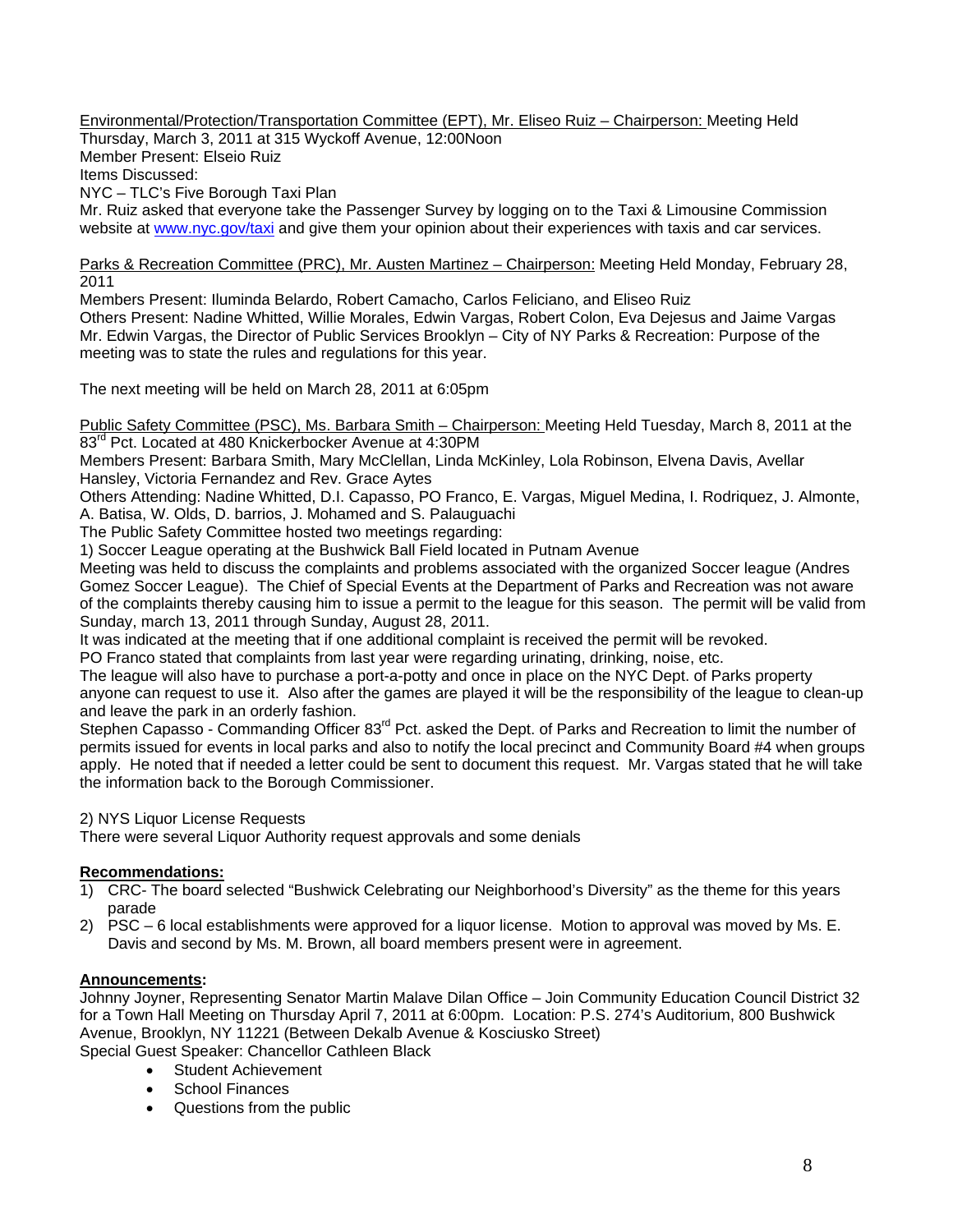• Interpretation Services will be available

As the Internal Revenue Service (IRS)'s April  $18<sup>th</sup>$  tax filing deadline nears...

Senator Martin Malave Dilan in conjunction with Cypress Hills Local Development Corporation is offering - Free Tax Assistance by appointment only to any single filer who earned less than \$25,000 in 2010 and any family who earned less than \$50,000 in 2010 on March 25 and April 6 from 12pm to 4pm. A Bilingual staff will be available for those needing assistance. Please call 718-573-1726 to schedule an appointment

Location: 786 Knickerbocker Avenue, Brooklyn, NY 11207 (Between Knickerbocker Avenue and Halsey Street)

Bennett Baruch, Council Member Diana Reyna: Alejandro Echeverri no longer works for the Councilwoman and has moved back to Mexico. If anyone wants to get a message to him please let Mr. Baruch know and it will be forwarded to him.

"Save Our Centers Campaign" Tell Governor Cuomo and your State Legislators Not to Close our Senior Centers. The Governor wants to remove \$25.2 million in federal title XX (20) funds from NYC's Department for the Aging (DFTA). This would result in as many as 105 senior centers closing citywide. For more information contact: Natasha Kerry at 518-462-5461 or email: [nkerry@council.nyc.gov](mailto:nkerry@council.nyc.gov) and Walter Algarin at 212-788-7279 or email: [walgarin@council.nyc.gov](mailto:walgarin@council.nyc.gov)

For more information on whom your state representatives are, visit the following links to state government:

- <http://www.nysenate.gov/senators>
- [https://assembly.state.ny.us](https://assembly.state.ny.us/) or call 518-474-8390 (Governor), 518-455-2800 (Senate), 518-455-4100 (Assembly)

Council Member Diana Reyna & Churches United for Fair Housing, Inc. invites you to the South Bushwick Residents Association Monthly Meeting. A meeting for those seeking to learn about the services the City provides. The topic for this month is…Youth Engagement for the Summer

When: Sunday, March 27, 2011

Time: 2:30PM – 4:30PM

Location: John Paul Academy at St. Barbara's Auditorium, 139 Menahan Street, Brooklyn, New York 11221 Please Join: Opportunities for a Better Tomorrow, Field of Dreams, Quebradillas, YMCA Day camp, El Puente, Summer Youth Employment Program, 83<sup>rd</sup> Precinct and Churches United for Fair Housing

- Learn what programs are available to help your child get a job over the summer
- Learn about exciting activities for your child during the summer
- Learn about valuable volunteer opportunities for youth in the summer

For more information contact: Rudsena Hernandez or Carmen Gonzalez at 718-963-3141

Evelyn Cruz, Representing Congresswoman Nydia M. Velazquez:

1. Velázquez on Fiscal Year Continuing Appropriations Act for FY2011 – The Congresswoman raised her opposition to the amendment in Washington DC on February 18, 2011. Briefly she stated: "For a long term economic recovery, American workers need training and education that enables them to compete. However, this spending bill cuts education drastically. In my district, it would deprive 22,000 families of almost \$1,000 in Pell Grant assistance. Many New Yorkers would pay more tuition; others would be prevented form obtaining their degree, altogether."

"That is just one way education suffers. New York City Head Start would lose almost \$30 million in funding under this bill. As we build a workforce for the future, cutting services that prepare children to learn is not just immoral, it is unwise."

"HUD's public housing capital fund would be reduced by 40%. That money ensures elevators work, broken windows get repaired and hallways stay lit. New York City would also lose \$129 million in Community Development Funds, resulting in 1,200 layoffs from the City's Department of Housing, Preservation and Development."

2. Velázquez, Schumer Call for National Transportation Safety Board review of Discount Bus Safety Regulations – Congresswoman Nydia Velázquez and United States Senator Charles E. Schumer called on the National Transportation Safety Board (NTSB) to broadly investigate safety regulations that govern